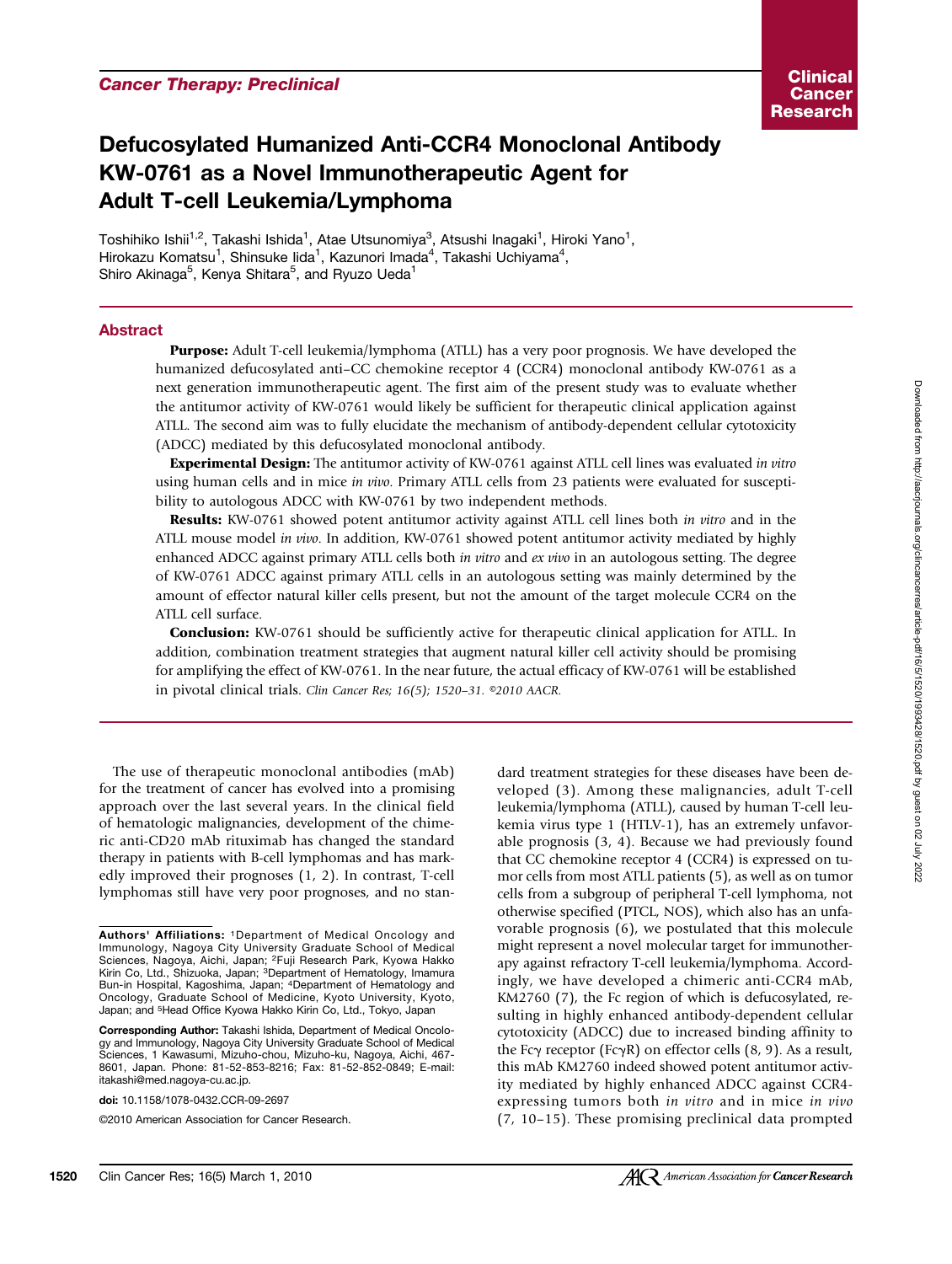## Translational Relevance

We have developed a humanized therapeutic defucosylated anti–CC chemokine receptor 4 monoclonal antibody (mAb), KW-0761. We are currently conducting a phase II clinical trial of KW-0761 for relapsed/refractory adult T-cell leukemia/lymphoma (ATLL). To the best of our knowledge, KW-0761 is the first defucosylated therapeutic mAb to be used clinically in cancer patients. Defucosylation of mAb should be a promising nextgeneration technology with improved antibodydependent cellular cytotoxicity (ADCC), and could be applied to many other mAbs. Therefore, a better understanding of ADCC mediated by KW-0761 will allow the development of novel, more effective treatment strategies using not only KW-0761 but also other defucosylated mAbs. Thus, the present data not only directly provide the basis for a clinical application of KW-0761 in ATLL, but also for the clinical development of many other defucosylated mAbs in other cancers. In addition, the present observation that the degree of autologous KW-0761 ADCC was mainly determined by the amount of effector natural killer cells present will help in the design of subsequent clinical protocols.

us to proceed with the clinical development of this defucosylated anti-CCR4 mAb.

Because it is generally accepted that replacement of mouse immunoglobulin constant regions with the human equivalents effects the largest reduction in immunogenicity, and humanization of variable domains effects a further decrease (16), we have now generated a defucosylated humanized anti-CCR4 mAb, KW-0761, for clinical application. The present study had two major aims. The first was to evaluate the antitumor activity of KW-0761 both in vitro and in mice in vivo to determine whether it would be sufficient for therapeutic clinical application against ATLL. The second aim was to fully elucidate the mechanism of ADCC mediated by this defucosylated mAb. In particular, we focused on effector or target cell– associated factors that determine susceptibility to KW-0761 ADCC. KW-0761 is the first defucosylated therapeutic mAb used clinically in cancer patients. Here, we report preclinical studies of KW-0761 for the first time. We believe that the defucosylation of therapeutic mAb should be a promising next-generation technology with improved ADCC, and therefore that it will be applied to many other therapeutic mAbs in the near future (9, 17). Thus, a better understanding of ADCC mediated by KW-0761 will facilitate the development of novel, more effective treatment strategies using not only KW-0761 but also other defucosylated next-generation therapeutic mAbs. To achieve the two aims set out above, we used cells from 23 primary ATLL patients, and evaluated the autologous ADCC of KW-0761 by two independent methods.

## Materials and Methods

Anti-CCR4 mAbs. The mouse antihuman CCR4 IgG1 mAb KM2160 was previously described (5). The defucosylated human/mouse chimeric anti-CCR4 IgG1 mAb KM2760 was also previously described (7). KW-0761 is a defucosylated humanized IgG1 mAb generated from a mouse anti-CCR4 mAb by Kyowa Hakko Kirin Co., Ltd. (17, 18). KM2760 can induce only ADCC activity, but does not mediate complement-dependent cytotoxicity or direct antitumor activities (10, 15). Similarly, KW-0761 induces only ADCC activity, not complement-dependent cytotoxicity or direct effects (data not shown).

Biosensor analysis. A peptide corresponding to positions 12 to 29 of the  $NH_2$ -terminus residues of the CCR4 protein (H-DESIYSNYYLYESIPKPC-OH), CCR4-1-9′, was synthesized by the Fmoc solid phase method using an automated peptide synthesizer, PSSM-8 (Shimadzu), followed by biotinylation of the COOH-terminus using EZ-Link PEO-maleimide-activated biotin (Thermo Fisher Scientific Inc.). The biotinylated CCR4-1-9′ peptide was dissolved in HBS-EP buffer (0.01 M HEPES pH 7.4, 150mM NaCl, 3mM EDTA, 0.005% surfactant P20) containing  $16.7\%$  (v/v) of N, N-dimethylformamide (Wako Pure Chemical Industry) at a concentration of 1.0 mg/ mL and further diluted in HBS-EP buffer to 0.05 μg/mL. The diluted CCR4-1-9′ peptide was injected over a streptavidin biosensor chip SA (BIACORE) at a flow rate of 5 μL/ min for 1 min. KM2760 or KW-0761 diluted to 20, 10, 5, 2.5, 1.25, or 0.625 μg/mL in HBS-EP buffer was injected over the CCR4-1-9′-captured sensor surface at a flow rate of 5 μL/min for 4 min to monitor the surface plasmon resonance (SPR) of the on-rate kinetics. Following the completion of the on-rate kinetics phase, the SPR of the off-rate kinetics phase was monitored with HBS-EP buffer running over the sensor surface at 5 μL/min for 4 min. At the end of the off-rate kinetics phase, residual bound antibody was removed by flushing with 10 mmol/L Glycine-HCl (pH 1.5; BIACORE) at a flow rate of 5  $\mu$ L/min for 1 min. Intensity of SPR was expressed as resonance units (RU). Data were analyzed by BIAevaluation version 3.0 kinetic evaluation program (BIACORE).

Cells. Blood samples were obtained from ATLL patients, and peripheral blood mononuclear cells (PBMC) were isolated with Ficoll-Paque (Pharmacia). Diagnosis and classification of clinical subtypes of ATLL was according to the criteria proposed by the Japan Lymphoma Study Group (19). ATLL patients with the acute and lymphoma subtypes have an aggressive clinical course, whereas ATLL patients with the chronic and smoldering subtypes have longer survival (19). Thus, here we designated the acute subtype of ATLL as the aggressive variant, and the chronic and smoldering subtypes of ATLL as indolent variants. The expression of surface molecules such as CD4, CD16, CD25, and CD56 was also analyzed in ATLL patient blood mononuclear cells, and HTLV-1 proviral DNA load in PBMC (copies/1,000 PBMC), as part of the routine clinical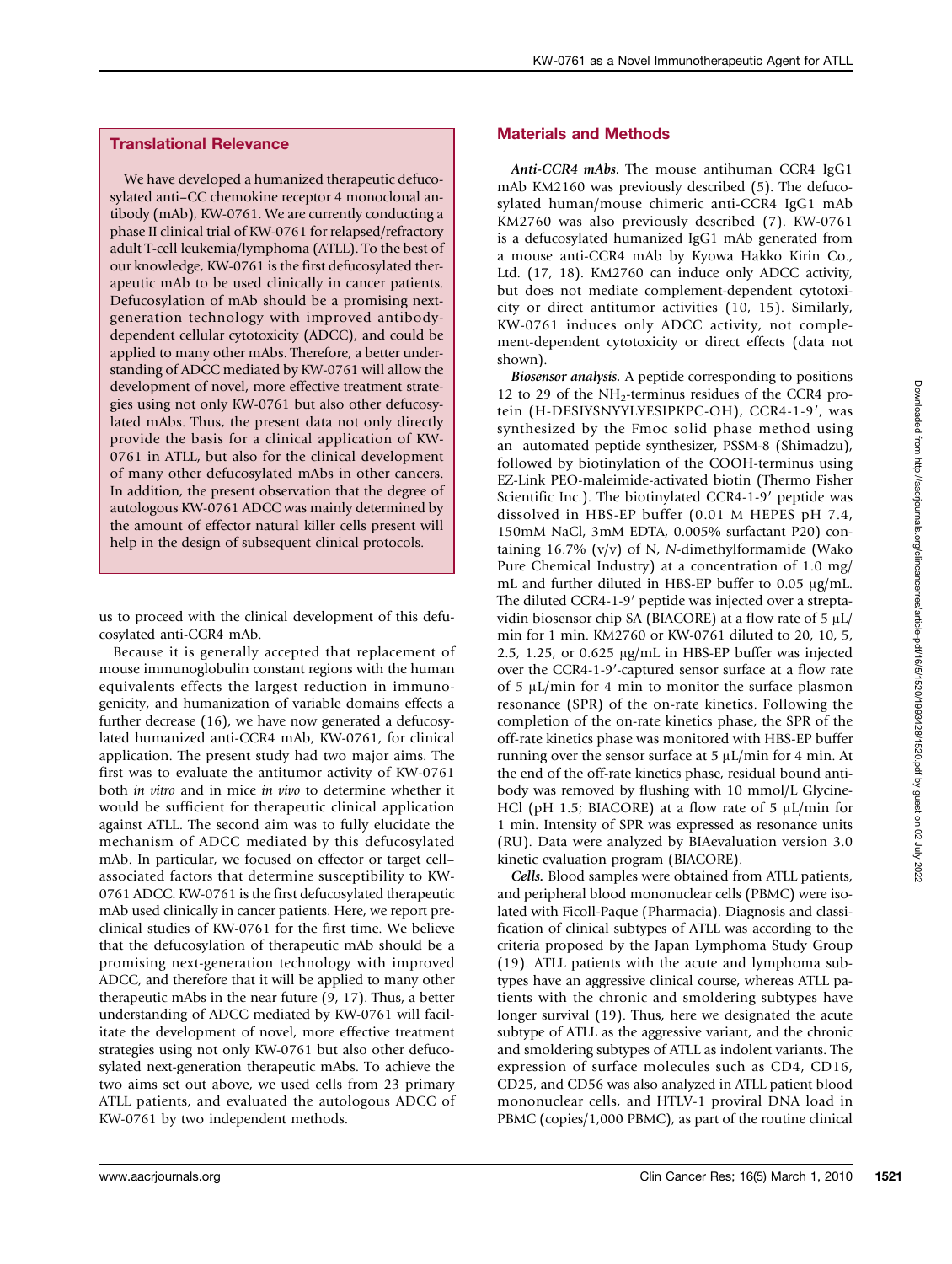blood examination at SRL, Inc. (Tokyo, Japan). PBMCs were also isolated in the same way from healthy individuals for use as effector cells in ADCC assays. In autologous ADCC assays, CD3-positive cells were isolated from fresh PBMCs obtained from ATLL patients with antihuman CD3 microbeads (Miltenyi Biotec) and were used as target cells. Cells from the remaining CD3-negative subset were used as effector cells. A CD3-negative subset was also isolated from a single healthy individual and the cells were used as standard control effector cells throughout all in vitro autologous KW-0761 ADCC assays. All donors provided informed written consent before sampling according to the Declaration of Helsinki, and the present study using human samples was approved by the institutional review boards of Nagoya City University Graduate School of Medical Sciences and Imamura Bun-in Hospital.

ATLL cell lines. ATN-1, ATL102, and MT-2 (10), and S-YU (20) were previously described. TL-Om1 was kindly provided by the Cell Resource Center for Biomedical Research, Tohoku University.

ADCC assay in vitro. Standard 4-h  $51$ Cr release assays were carried out as described previously (10). All experiments were done in triplicate and the percent cell lysis is presented as a mean value  $\pm$  SD. The effector: target (E:T) ratio was fixed at 50:1.

Antibodies and flow cytometry analysis. FITC-conjugated anti-CD16 (clone 3G8), PerCP-conjugated anti-CD4 (SK3), and phycoerythrin (PE)-conjugated anti-CD25 (M-A251), and the appropriate isotype control antibodies, were purchased from BD Biosciences. Cells were analyzed by FACScalibur (BD Biosciences) with the aid of CXP cytometer software (Beckman Coulter).

Animals. Male severe combined immunodeficient (SCID) mice were purchased from CLEA Japan, Inc., and used at 6 to 8 weeks of age. All in vivo experiments were done in conformity with the United Kingdom Coordinating Committee on Cancer Research Guidelines for the Welfare of Animals in Experimental Neoplasia research (2nd edition).

ATLL tumor-bearing mouse model. S-YU cells  $(1 \times 10^7)$ suspended in 0.2 mL RPMI-1640 medium were s.c. inoculated into SCID mice. KW-0761 or control (saline) injections into tumor-bearing SCID mice were started 7 d after tumor inoculations, when the tumor volume had reached 112 to 316 mm<sup>3</sup>. Ten mice were divided into two groups for KW-0761 or control injections, such that the average tumor volumes were the same in each group. Tumor volume was calculated by the following formula: tumor volume  $\text{(mm)}^3$ ) = 0.5 × (major diameter) × (minor diameter)<sup>2</sup>. KW-0761 at a dose of 20 mg/kg or control was injected into the tail vein of SCID mice weekly for 4 wk.

S-YU cells  $(1 \times 10^7)$  suspended in 0.2 mL RPMI-1640 medium were i.p. inoculated into SCID mice. KW-0761 or control injections were started 7 d after tumor inoculations, when the plasma sIL-2Rα levels had reached 2,963 to 7,973 pg/mL. Ten mice were divided into two groups for KW-0761 or control injections, such that the average plasma sIL-2R $\alpha$  levels were the same in each group.

KW-0761 at a dose of 20 mg/kg or control was injected into the tail vein of SCID mice weekly for 4 wk. Plasma sIL-2Rα concentrations were measured by ELISA using Human sIL-2Rα Immunoassay Kits (R&D Systems, Inc.) according to the manufacturer's instructions.

Ex vivo ATLL cell depletion assay. Heparinized peripheral blood samples from ATLL patients, diluted with an equal volume of RPMI-1640 medium, were incubated at  $37^{\circ}$ C, 5% CO<sub>2</sub> for 24 h, with or without 10  $\mu$ g/mL KW-0761. Thereafter, the sample was stained with PerCPconjugated anti-CD4, FITC-conjugated anti-CD25 (M-A251), and PE-conjugated anti-CCR4 (clone 1G1), or their appropriate isotype controls (all antibodies from BD Biosciences). Stained cells were treated with FACSlysing solution (BD Biosciences), and analyzed by FACScalibur with the aid of CXP cytometer software. The ATLL celldepleting activity of KW-0761 was determined by the following gating strategy. The lymphocyte population was gated on forward and side scatter, the CD4-positive cells were further gated, and then CCR4 and CD25 expression was plotted. The percentage of ATLL cells in the lymphocyte population was calculated according to the following formula: ATLL % =  $A \times B/100$  %, where A is the percentage of CD4-positive cells among the lymphocyte population, and B the percentage of ATLL cells determined by CCR4 and CD25 expression levels within the CD4-positive lymphocytes. The anti-CCR4 antibody used here, clone 1G1, is specific for an epitope different from that bound by KW-0761; the binding of 1G1 to CCR4 was not affected by the presence of KW-0761 (data not shown).

Statistical analysis. Correlations between two variables obtained from primary ATLL samples were assessed using the Spearman rank correlation coefficient (Rs). Differences of the variables between two groups were examined with the Mann-Whitney U-test. Mouse survival analyses were done by the Kaplan-Meier method, and survival curves were compared using the log-rank test. All statistical analyses were done using the SAS software program (Release 9.1.3, SAS Institute Inc.). In our study,  $P < 0.05$  was considered significant.

## **Results**

Biosensor analysis of KW-0761 and KM2760. Association rate constants (Ka) of KM2760 and KW-0761 were calculated as 2.18 × 105 mol/L<sup>-1</sup>s<sup>-1</sup> and 1.18 × 105 mol/L<sup>-1</sup>s<sup>-1</sup>, respectively. Dissociation rate constants (Kd) could not be calculated for either antibody due to their very slow dissociation (<10<sup>-5</sup> ~ 10<sup>-6</sup>; Fig. 1A).

KW-0761 and KM2760 ADCC against ATLL cell lines. Flow cytometry analysis showed that CCR4 was expressed on TL-Om1 (data not shown). We compared KW-0761 ADCC with KM2760 ADCC against the CCR4-positive ATLL cell lines ATN-1, ATL102, MT-2, and TL-Om1 in the presence of PBMC from three healthy donors. As shown in Fig. 1B, KW-0761 induced robust ADCC that was comparable with that induced by KM2760 in the presence of any donor PBMC.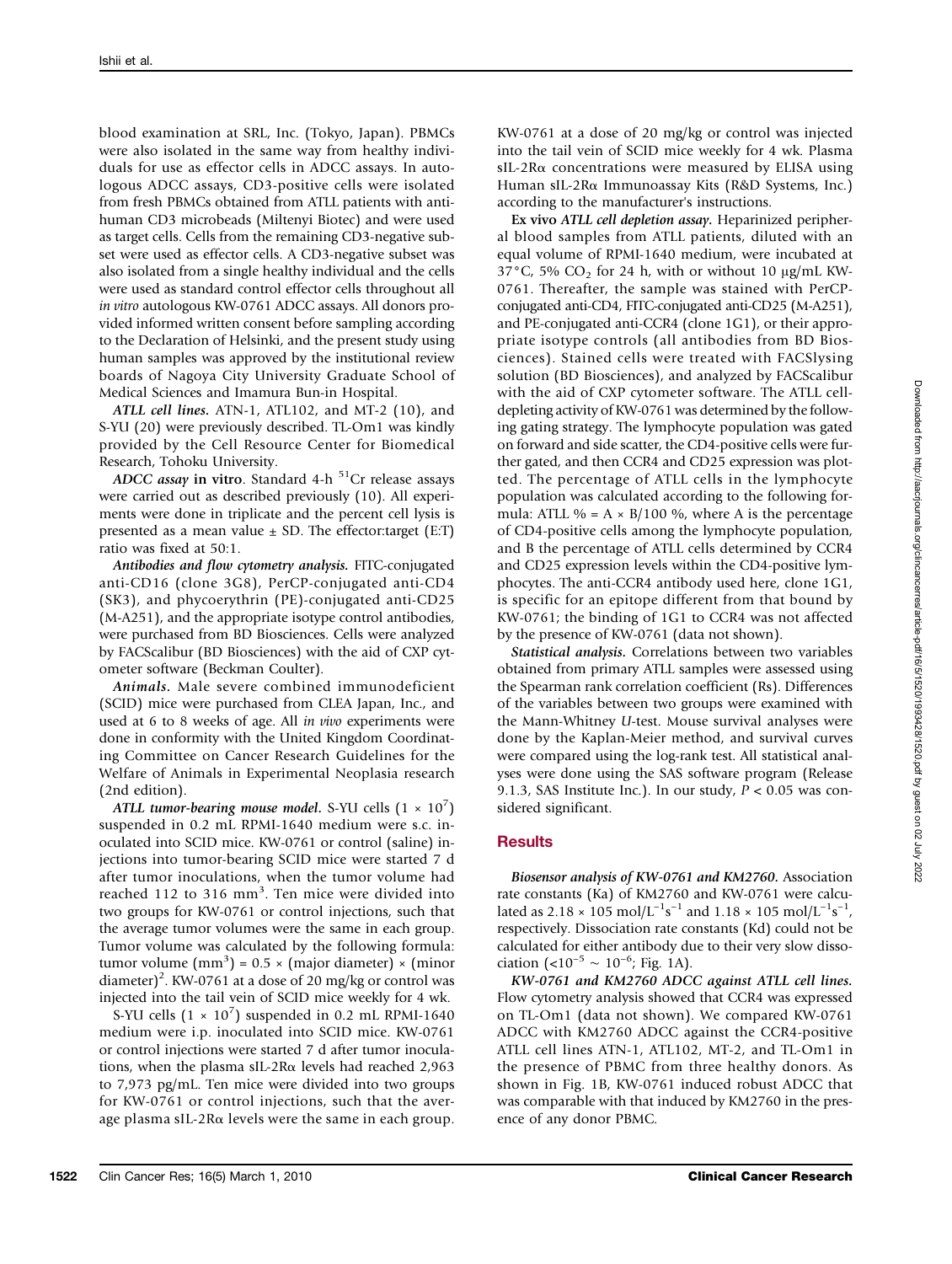KW-0761 induces potent antitumor activity in ATLL tumor-bearing mice. In the s.c. inoculation model, injection of KW-0761 showed therapeutic efficacy as seen by its effect on tumor volume. Two of five mice achieved complete remission in the KW-0761 group. The tumor volume of KW-0761 and control groups at day 27 after tumor inoculation was 1,456  $\pm$  1,365 and 3,839  $\pm$ 814 mm<sup>3</sup>, respectively. This difference was statistically

significant ( $P = 0.0212$ ; Fig. 2A). In the i.p. inoculation model, the KW-0761 group had a significant prolongation of survival compared with controls  $(P = 0.0342)$ ; Fig. 2B, left). The concentration of human sIL2-R $\alpha$  in the plasma of mice in the KW-0761–treated and control groups at day 14 after tumor inoculation was  $168,347 \pm$ 100,091 and 310,990  $\pm$  92,101 pg/mL, respectively (P = 0.0367; Fig. 2B, right). No toxicity attributable to

Fig. 1. Comparison of binding activity and ADCC activity of KW-0761 and KM2760. A, biosensor analysis of KW-0761 and KM2760. Y-axis, amount of bound antibodies, in resonance units (RU); X-axis, time in seconds. B, ADCC of KW-0761 and KM2760 against ATLL cell lines measured by standard 4-h <sup>51</sup>Cr release assays using PBMCs from three healthy donors as effector cells. X-axis, concentrations of mAbs. The E:T ratio was fixed at 50:1. All experiments were done in triplicate, and the percent cell lysis is presented as mean ± SD.

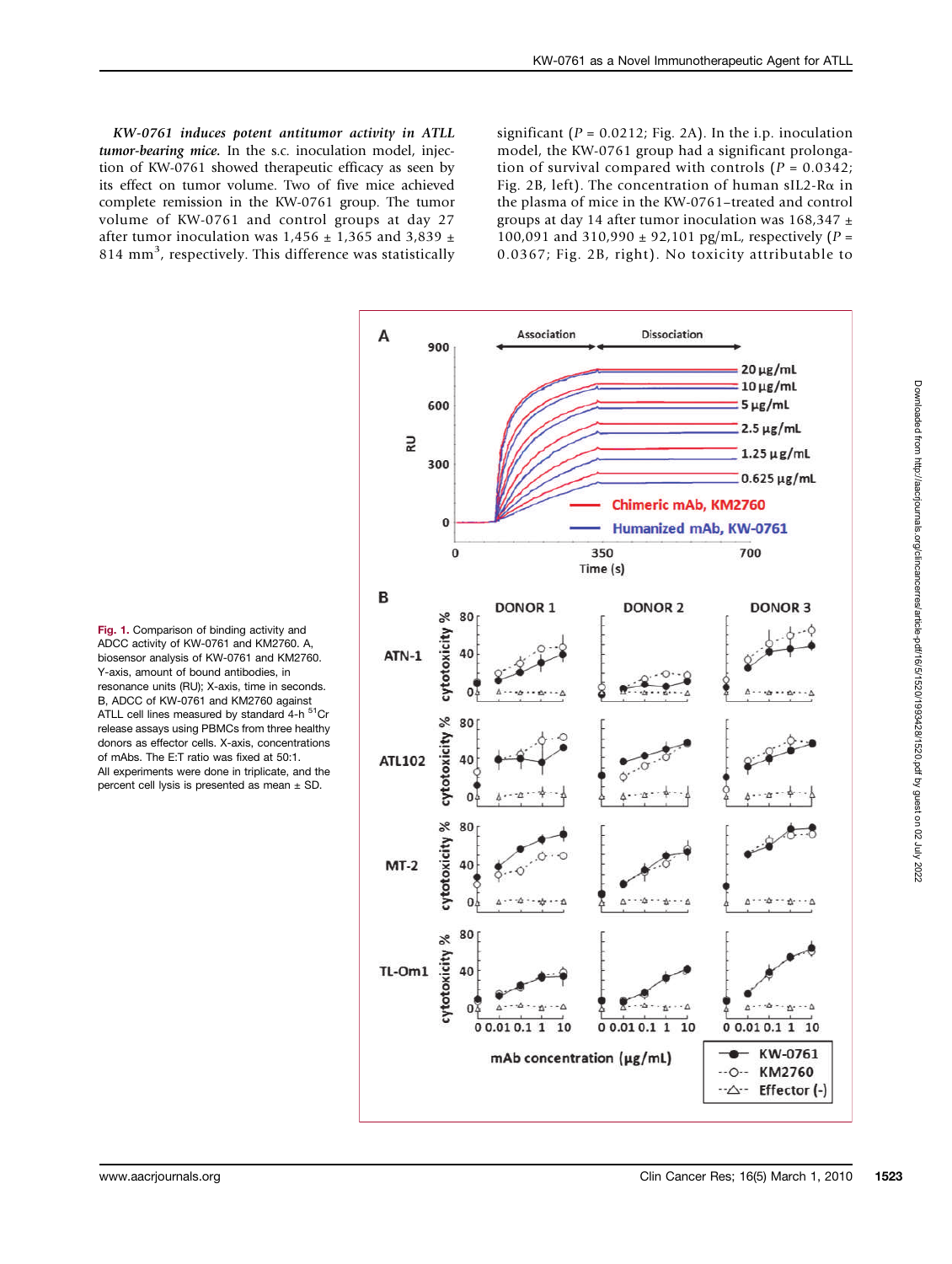

Fig. 2. KW-0761–induced potent antitumor activity in ATLL tumor-bearing mice. A, antitumor activity of KW-0761 against pre-established s.c. S-YU tumor. Injections of KW-0761 were started when S-YU tumor size reached ca. 190 mm<sup>3</sup> (7 d after S-YU inoculation). Tumor volume was measured twice weekly, and mean  $\pm$  SD are presented. Arrows, KW-0761 or control injections. Each group consisted of five mice. □, control (saline); •, KW-0761. Left, significant differences between KW-0761 and vehicle group  $(*, P < 0.01; *, P < 0.05)$ . Right. photographs of each mouse 27 d after starting treatment. B, antitumor activity of KW-0761 against pre-established peritoneal S-YU tumor. Injections of KW-0761 were started when the plasma sIL-2Rα levels reached ca. 5,000 pg/mL (7 d after S-YU inoculation). Kaplan-Meier survival plot of SCID mice is presented. Arrows, KW-0761 or control injections. Each group consisted of five mice.  $\square$ . control; ·, KW-0761. Left, significant difference between the control and treatment groups ( $P < 0.05$ ). On days 0, 7, and 14 from the start of treatment, concentrations of plasma sIL-2Rα were measured. The data represent the mean + SD of each group. Right, #, significant differences versus the control group  $(P < 0.05)$ .

KW-0761 injections was observed in any of the mice in this setting.

KW-0761 mediates potent in vitro ADCC activity against primary ATLL cells in an autologous setting. We tested KW-0761 ADCC in 22 cases with primary ATLL cells in an autologous setting. A representative result obtained with patient ATLL6 is shown in Fig. 3. In this case, the CD3-positive target cell population contained 51.0% CD4-, CD25- and CCR4–triple positive ATLL cells, expressing CCR4 at a mean fluorescence intensity (MFI) ratio of 12.1 (8.5/0.7; Fig. 3A). The CD3-negative effector cell population contained 37.5% CD16-positive cells, and 20.5% CD16-expressing natural killer (NK) cells and 2.7% monocytes as determined by side scatter height (SSC-H) (Fig. 3B). The maximum cell lysis by KW-0761 ADCC mediated by autologous effector cells was 60.4% at an antibody concentration of 10.0 μg/mL, whereas cytotoxicity mediated by allogeneic effector cells was 78.6% at the same antibody concentration (Fig. 3C). In all 22 cases tested, in vitro KW-0761 ADCC mediated by autologous effector cells tended to be lower than that mediated by control effector cells from a healthy individual. The results with all ATLL cases which were tested for in vitro autologous KW-0761 ADCC are summarized in Table 1.

Correlations between the percentage of CD16-positive cells among effector cells and the CCR4 MFI ratio of ATLL cells, and in vitro autologous KW-0761 ADCC. The level of

autologous KW-0761 ADCC showed no significant correlations with allogeneic control KW-0761 ADCC (Rs = 0.310,  $P = 0.1603$ ) or the CCR4 MFI ratio of target ATLL cells (Rs =  $0.073$ ,  $P = 0.7473$ ; Fig. 3D, top left). The CCR4 MFI ratio also failed to correlate with the degree of allogeneic control KW-0761 ADCC (Rs =  $-0.002$ , P = 0.9940). However, significant correlations were found between the percentages of CD16-positive cells and CD16-expressing NK cells within the effector population, and the degree of autologous KW-0761 ADCC [Rs = 0.531,  $P = 0.0109$  (Fig. 3D, top right), and Rs = 0.813,  $P < 0.0001$ (Fig. 3D, bottom left), respectively], but not between the percentage of CD16-expressing monocytes and autologous KW-0761 ADCC (Rs = 0.369, P = 0.0906; Fig. 3D, bottom right).

Ex vivo ADCC activity of KW-0761. We further investigated the ex vivo ADCC activity of KW-0761 using diluted whole blood from 20 cases with primary ATLL. This model is certainly more relevant for evaluation of the intravascular environment of ATLL patients in vivo, because no manipulations are made which could potentially cause artifacts, such as purifying effector cells from individuals, mixing large numbers of the purified effector cells and low numbers of target cells, or incubating the mixture in nonhuman serum without any human plasma components. In addition, this model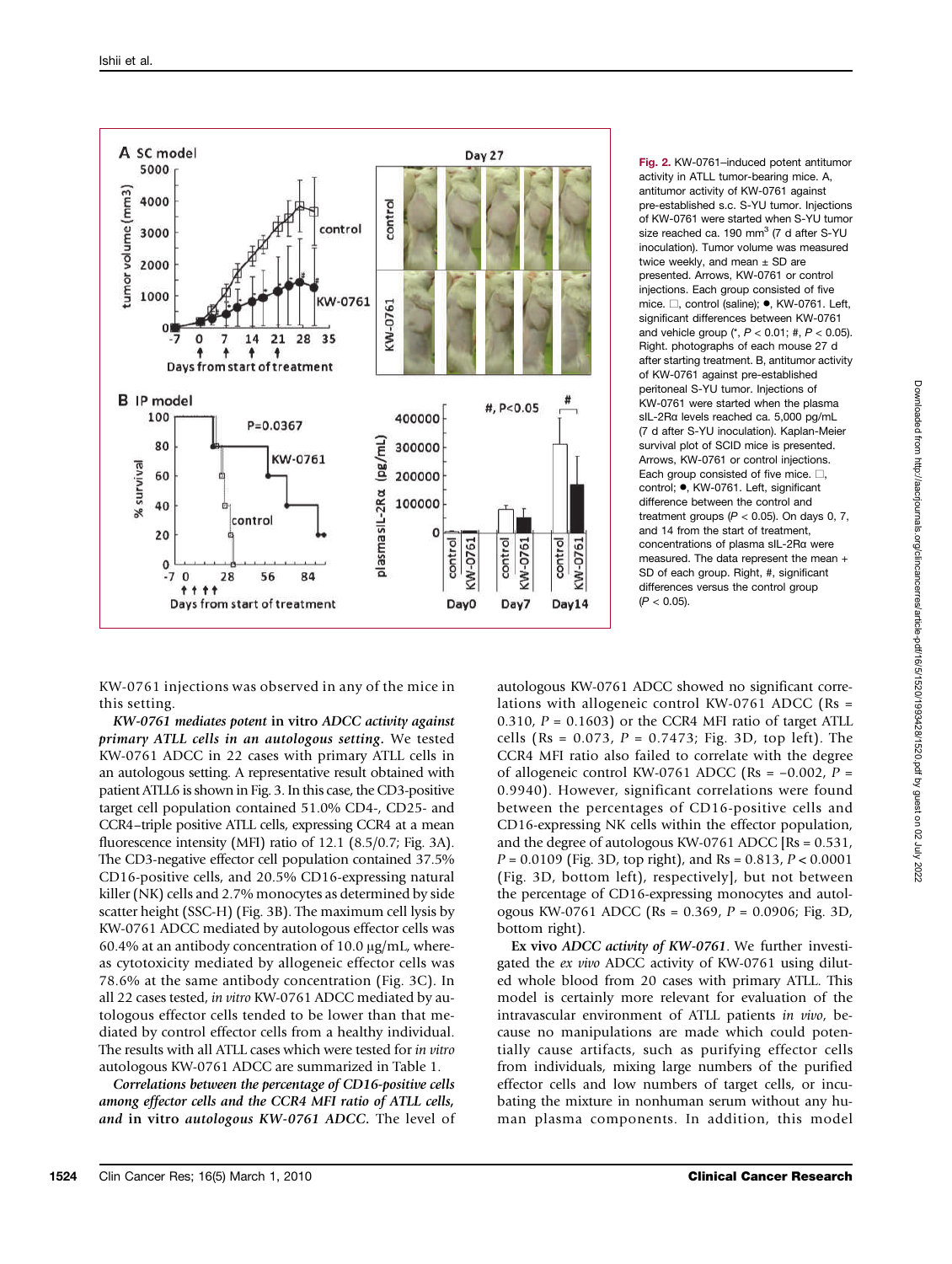represents a purely autologous setting without any exception. A representative result, again from patient ATLL6, is shown in Fig. 4A. CD4-positive cells constituted 44.3% of the lymphocyte population, of which

78.1% were tumor cells as determined by CCR4 and CD25 expression. Therefore, the percentage of ATLL cells within the lymphocyte population, as determined by CD4, CD25, and CCR4 staining, was 34.6% (44.3 × 78.1/100).

Fig. 3. In vitro autologous KW-0761 ADCC against primary ATLL cells. A, target tumor cells (the CD3-positive subset) were obtained from patient ATLL6 as a representative case. CCR4 expression level on target tumor cells is presented as the MFI ratio, i.e., the MFI with the anti-CCR4 mAb, KM2160 (right) divided by isotype control (left). B, autologous effector cells (the CD3-negative subset of PBMC) obtained from ATLL6. CD16-expressing NK cells and monocytes are determined by their side scatter height (SSC-H) levels. C, KW-0761 ADCC against the CD3-positive subset measured by a standard 4-h <sup>51</sup>Cr release assay in the presence of the CD3-negative subset at the E:T ratio of 50:1. As control effector cells, the CD3-negative subset from the same healthy individual was included in every assay. All experiments were done in triplicate, and the percent cell lysis is presented as the average  $+$  SD. D, correlations between the CCR4 MFI ratio of target ATLL cells (top left), the percentage of CD16-positive cells (top right), CD16-expressing NK cells (bottom left), or monocytes (bottom right) within the effector cell population and the degree of autologous KW-0761 ADCC. Each dot plot in each panel, one ATLL case; •, ATLL acute type; □, chronic type; Δ, smoldering type. The correlation coefficients (Rs) and P values in each panel were assessed by Spearman rank correlation coefficient testing.

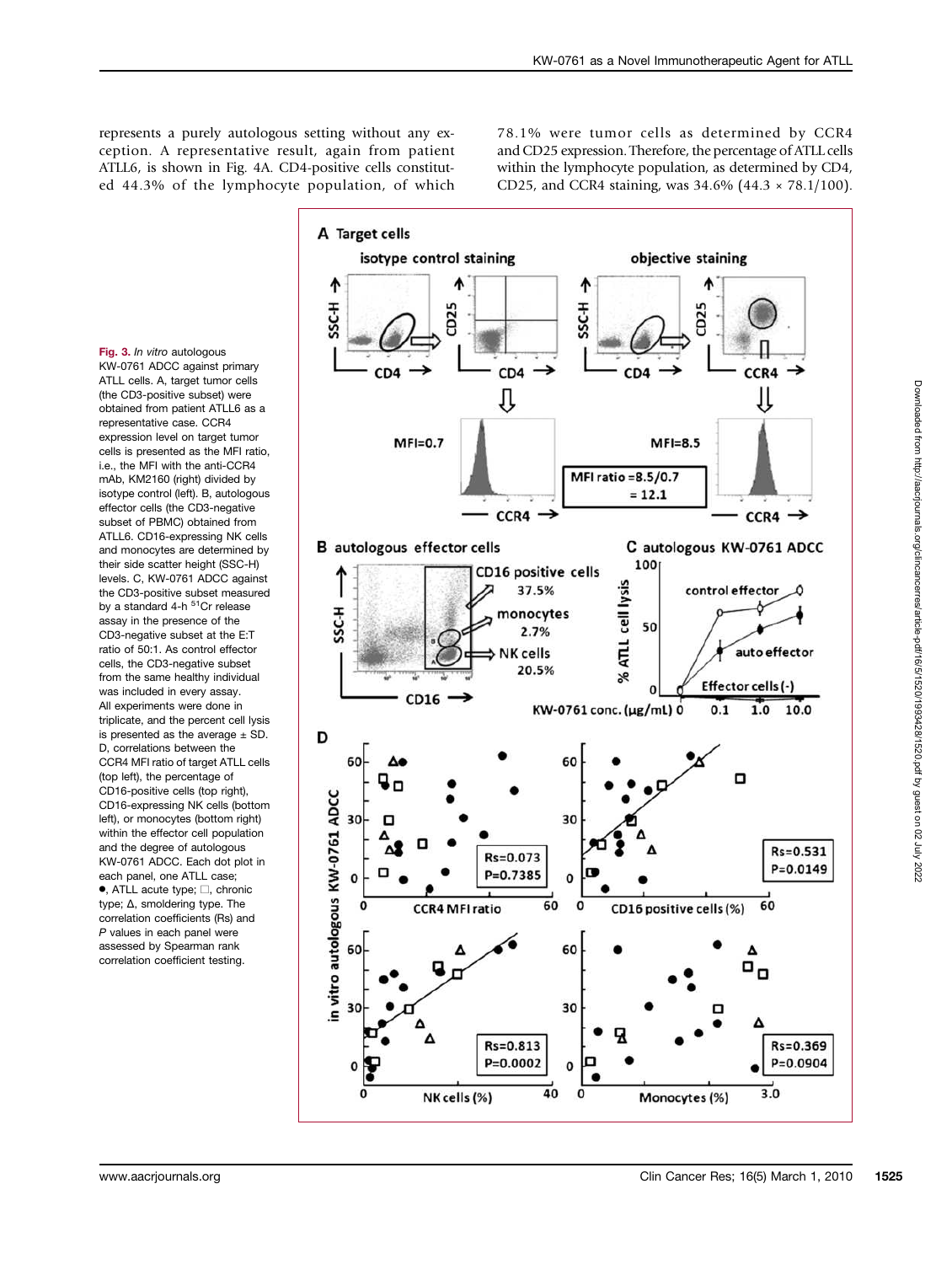| name              | Sample Subtype | In vitro autologous KW-0761 ADCC |                                                |                                          |                    |                                 |                                | Ex vivo KW-0761 ADCC       |                            |                                  |                                    |
|-------------------|----------------|----------------------------------|------------------------------------------------|------------------------------------------|--------------------|---------------------------------|--------------------------------|----------------------------|----------------------------|----------------------------------|------------------------------------|
|                   |                | <b>Autologous</b><br>(%)         | Allogeneic<br>cytotoxicity cytotoxicity<br>(%) | <b>CCR4 Total</b><br><b>MFI</b><br>ratio | <b>CD16</b><br>(%) | <b>CD16</b><br><b>NK</b><br>(%) | <b>CD16</b><br>monocyte<br>(%) | <b>Cytotoxicity</b><br>(%) | CD16/56<br>in lymph<br>(%) | CD4/25 HTLV-1<br>in lymph<br>(%) | load<br>(copies/<br>1,000<br>PBMC) |
| ATLL1             | Chronic        | 30.0                             | 45.0                                           | 7.8                                      | 15.8               | 9.4                             | 2.1                            | N.T.                       | 2.5                        | 83.8                             | 833.0                              |
| ATLL <sub>2</sub> | Acute          | 49.2                             | 64.9                                           | 27.9                                     | 15.8               | 16.1                            | 1.7                            | N.T.                       | 0.9                        | 90.9                             | 758.9                              |
| ATLL3             | Smoldering     | 22.1                             | 83.1                                           | 6.3                                      | 19.0               | 12.0                            | 2.8                            | 10.2                       | 13.9                       | 10.9                             | 232.6                              |
| ATLL4             | Acute          | N.T.                             | N.T.                                           | N.T.                                     | N.T.               | N.T.                            | N.T.                           | 4.2                        | 1.9                        | 85.4                             | 969.9                              |
| ATLL5             | Smoldering     | 14.4                             | 47.8                                           | 8.2                                      | 22.4               | 14.1                            | 0.6                            | 62.5                       | 39.9                       | 38.4                             | 214.3                              |
| ATLL6             | Smoldering     | 60.4                             | 78.6                                           | 12.1                                     | 37.5               | 20.5                            | 2.7                            | 51.5                       | 13.4                       | 47.8                             | 82.5                               |
| ATLL7             | Chronic        | 51.7                             | 93.5                                           | 5.8                                      | 50.7               | 15.7                            | 2.6                            | 28.7                       | 6.0                        | 72.1                             | 541.8                              |
| ATLL8             | Chronic        | 48.0                             | 84.6                                           | 10.6                                     | 25.5               | 19.8                            | 2.8                            | 21.5                       | 9.5                        | 40.7                             | 334.8                              |
| ATLL9             | Chronic        | 17.4                             | 58.6                                           | 18.4                                     | 12.5               | 1.5                             | 0.6                            | $-0.3$                     | 4.1                        | 84.9                             | 867.0                              |
| ATLL10            | Acute          | 31.1                             | 93.2                                           | 31.6                                     | 15.2               | 5.5                             | 1.1                            | 11.9                       | 6.7                        | 28.1                             | 110.3                              |
| ATLL11            | Acute          | $-6.1$                           | 62.8                                           | 20.8                                     | 7.7                | 1.3                             | 0.2                            | $-0.8$                     | 0.9                        | 80.5                             | 445.9                              |
| ATLL12            | Acute          | 63.6                             | 82.2                                           | 43.8                                     | 34.7               | 31.5                            | 2.1                            | 0.1                        | N.T.                       | N.T.                             | 504.3                              |
| ATLL13            | Acute          | 45.3                             | 105.1                                          | 47.9                                     | 21.3               | 4.2                             | 1.4                            | 32.0                       | N.T.                       | N.T.                             | 99.4                               |
| ATLL14            | Acute          | 48.1                             | 107.1                                          | 6.7                                      | 8.8                | 6.5                             | 1.7                            | $-0.7$                     | 0.5                        | 18.3                             | 554.5                              |
| ATLL15            | Acute          | 3.1                              | 47.6                                           | 25.9                                     | 4.5                | 1.1                             | 0.8                            | $-1.0$                     | 1.3                        | 88.7                             | 234.0                              |
| ATLL16            | Acute          | 17.9                             | 91.4                                           | 27.9                                     | 4.0                | 1.1                             | 0.3                            | 3.6                        | 4.6                        | 76.6                             | 332.6                              |
| ATLL17            | Acute          | 22.0                             | 86.9                                           | 38.3                                     | 11.5               | 3.8                             | 2.1                            | $-3.4$                     | 4.0                        | 68.4                             | 482.3                              |
| ATLL18            | Acute          | 12.7                             | 81.3                                           | 10.9                                     | 12.1               | 4.5                             | 1.5                            | N.T.                       | 2.2                        | 76.9                             | 314.1                              |
| ATLL19            | Acute          | 17.2                             | 80.6                                           | 11.0                                     | 6.5                | 1.8                             | 1.8                            | 14.8                       | 3.4                        | 66.1                             | 478.5                              |
| ATLL20            | Chronic        | 2.6                              | 119.6                                          | 6.2                                      | 3.1                | 2.4                             | 0.1                            | $-18.0$                    | 1.2                        | 87.4                             | 845.0                              |
| ATLL21            | Acute          | $-1.2$                           | 31.9                                           | 12.4                                     | 19.5               | 1.6                             | 2.7                            | 4.6                        | 7.1                        | 83.8                             | 1270.0                             |
| ATLL22            | Acute          | 60.6                             | 74.2                                           | 9.2                                      | 11.1               | 28.4                            | 0.6                            | 50.9                       | 18.9                       | 26.4                             | 167.9                              |
| ATLL23            | Acute          | 40.9                             | 98.5                                           | 27.3                                     | 14.3               | 8.2                             | 1.7                            | 6.6                        | 6.8                        | 51.6                             | 375.1                              |

## Table 1. ATLL cases tested for KW-0761 ADCC

This was decreased in the presence of 10 μg/mL KW-0761 to 16.8%, calculated in the same manner. In this example, the ATLL cell-depleting activity of KW-0761 (ex vivo KW-0761 ADCC) was calculated as follows: (34.6-16.8)/  $34.6 \times 100 = 51.5\%$  (Fig. 4A). The results with all ATLL cases tested for ex vivo KW-0761 ADCC are also summarized in Table 1.

Correlations among in vitro autologous KW-0761 ADCC, percentage of NK cells, percentage of ATLL cells, and ex vivo KW-0761 ADCC. The same blood samples used for ex vivo KW-0761 ADCC were assessed for their content of NK cells as determined by both CD16 and CD56 expression, as well as their content of ATLL cells determined by both CD4- and CD25-positivity (SRL, Inc.). The HTLV-1 proviral DNA load in PBMC was also determined by SRL, Inc. The degree of ex vivo KW-0761 ADCC correlated with the presence of NK cells among blood lymphocytes (Rs = 0.802, P = 0.0001; Fig. 4B, top left). Ex vivo KW-0761 ADCC was inversely correlated with the numbers of ATLL cells in the blood (Rs =  $-0.581$ , P = 0.0115; Fig. 4B, top right), as well as with the HTLV-1

proviral DNA load in PBMC (Rs =  $-0.582$ , P = 0.0071; Fig. 4B, bottom left). There were also significant correlations between the ex vivo KW-0761 ADCC and in vitro autologous KW-0761 ADCC determined by <sup>51</sup>Cr release assay  $(Rs = 0.456, P = 0.0497; Fig. 4B, bottom right). In addi$ tion, the presence of NK cells was inversely correlated with the number of ATLL cells (Rs =  $-0.600$ , P = 0.0041) and HTLV-1 proviral DNA load in PBMC (Rs =  $-0.523$ , P = 0.0150). Finally, the proportion of ATLL cells in blood lymphocytes was found to correlate with the HTLV-1 proviral DNA load as determined in PBMC (Rs = 0.617,  $P = 0.0029$ ).

Influence of factors such as aggressive (acute) and indolent (chronic and smoldering) ATLL clinical variants on in vitro autologous KW-0761 ADCC. There were no significant differences between aggressive and indolent ATLL variants in the degree of in vitro autologous KW-0761 ADCC (Fig. 5, top left) or allogeneic KW-0761 ADCC (Fig. 5, top right). The CCR4 MFI ratio of the aggressive variant was significantly higher than that of indolent variant ( $P = 0.0037$ , Fig. 5, bottom left).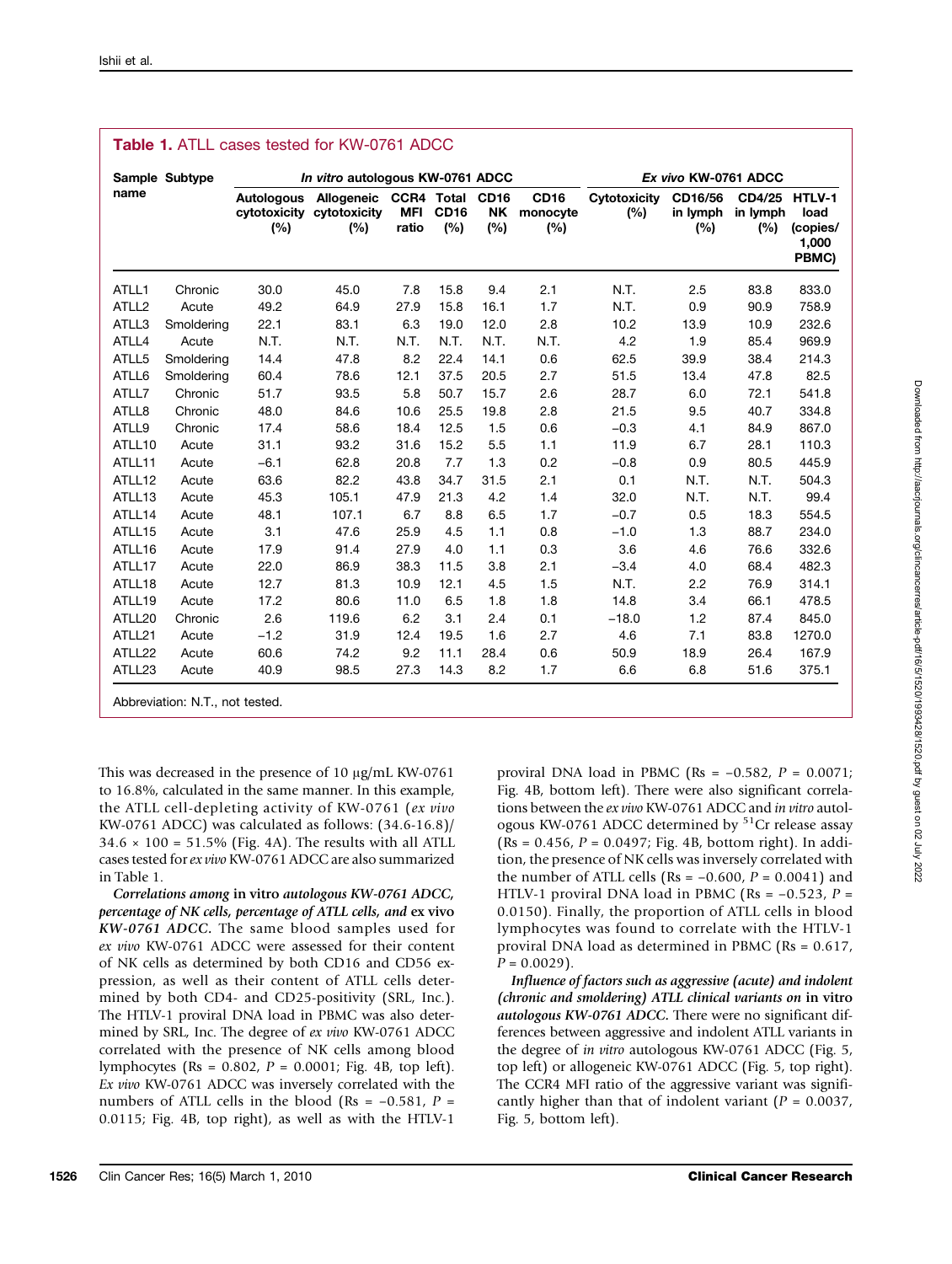Comparison of ex vivo KW-0761 ADCC-associated factors according to ATLL clinical variants. There were no significant differences between the two ATLL clinical variants in the degree of *ex vivo* KW-0761 ADCC ( $P = 0.2346$ ; Fig. 5,

bottom right), the proportion of CD16<sup>+</sup>CD56<sup>+</sup> NK cells  $(P = 0.1031)$  or CD4<sup>+</sup>CD25<sup>+</sup> ATLL cells in blood lymphocytes ( $P = 0.6638$ ), or the HTLV-1 proviral DNA load in PBMC  $(P = 0.9229)$ .



Fig. 4. Ex vivo ADCC activity of KW-0761 in ATLL. A, the ATLL cell-depletion activity of KW-0761 was determined by a flow cytometric method. Analysis of ATLL6 is again shown as a representative case. The percentage of ATLL cells determined by CD4, CD25, and CCR4 expression within the lymphocyte population in the control culture was 34.6% (top three panels). The percentage of ATLL cells remaining in the presence of 10 μg/mL KW-0761 was 16.8% calculated in the same manner (bottom three panels). In this case, ATLL cell-depleting activity by KW-0761 (designated ex vivo KW-0761 ADCC) was calculated as follows: (34.6-16.8)/34.6 × 100 = 51.5%. B, correlations between the numbers of NK cells determined by both CD16 and CD56 positivity (top left), and ATLL cells determined by both CD4 and CD25 positivity (top right), HTLV-1 proviral DNA load in PBMC (bottom left), and in vitro autologous KW-0761 ADCC against primary ATLL cells (bottom right) and the degree of ex vivo KW-0761 ADCC. Each dot plot in each panel, one ATLL case; •, ATLL acute type; □, chronic type; <sup>Δ</sup>, smoldering type. The correlation coefficients (Rs) and <sup>P</sup> values in each panel were assessed by Spearman rank correlation coefficient testing.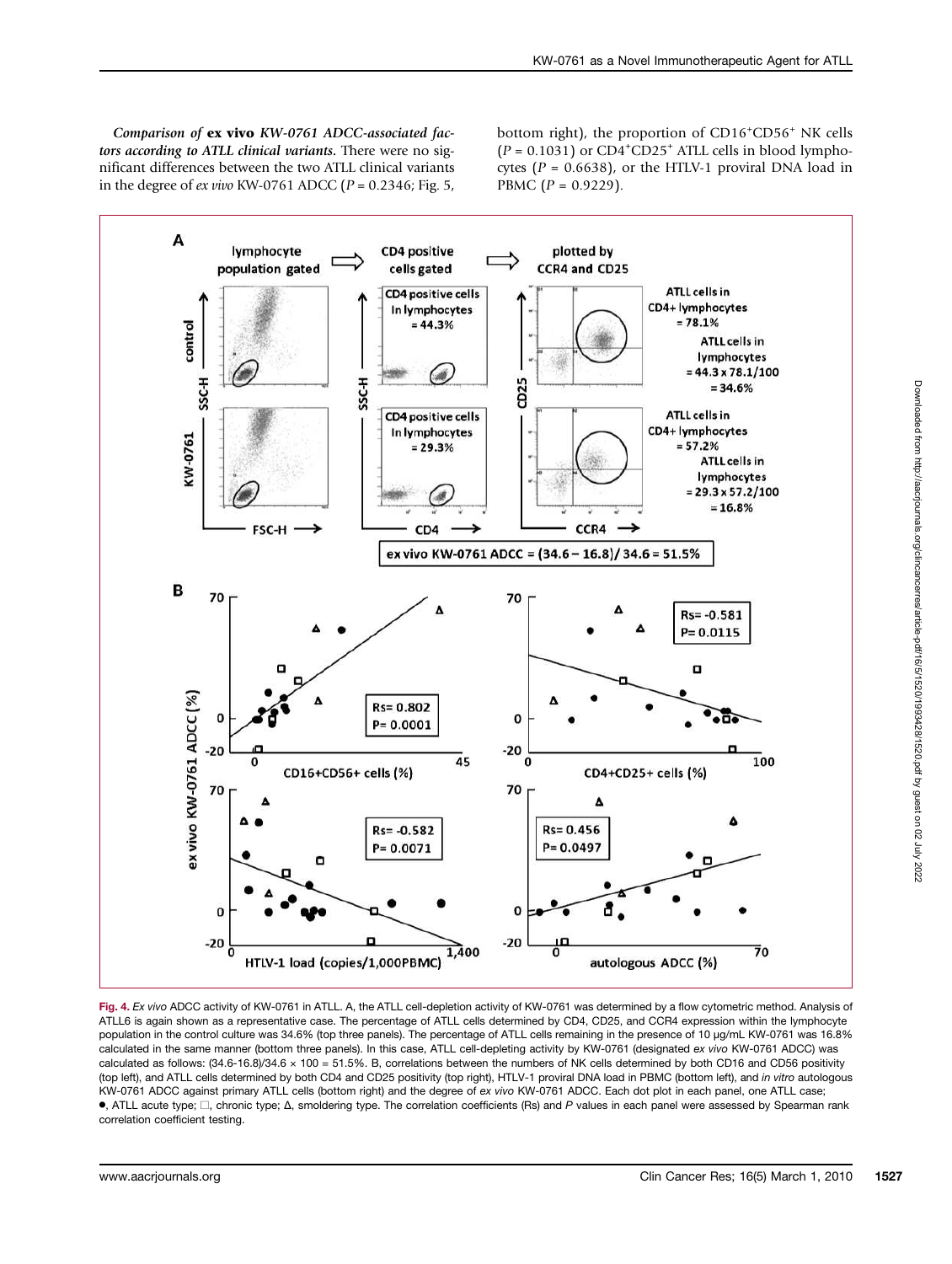#### **Discussion**

In the present study, we set out to evaluate whether the antitumor activity of KW-0761 would be sufficient for therapeutic clinical application against ATLL and to elucidate the mechanism of ADCC mediated by this defucosylated mAb. We found that, first, KW-0761 indeed showed potent antitumor activity against ATLL cell lines both in vitro and in the ATLL mouse model in vivo. In addition, KW-0761 showed potent antitumor activity mediated by highly enhanced ADCC against primary ATLL cells both in vitro and ex vivo in an autologous setting. We believe that collectively these preclinical data show the suitability of KW-0761 for therapeutic clinical application in ATLL. Second, we found that the degree of KW-0761 ADCC against primary ATLL cells in an autologous setting was mainly determined by the amount of effector NK cells present, but not the amount of the target molecule CCR4 on the ATLL cell surface.

Although the generation of humanized antibodies with a high binding affinity for antigen generally requires overcoming some difficulties such as additional transfer of one or more framework-region residues from the parent mouse antibody (21, 22), the present biosensor analysis indicated that our humanized antibody KW-0761 showed potent binding activity that is almost identical to that of chimeric antibody KM2760. The present study also showed that KW-0761 induced a robust ADCC activity comparable with that induced by KM2760 in the presence of PBMC from healthy individuals. In addition, KW-0761 exhibited potent and significant antitumor activities both in the s.c. and i.p. inoculation ATLL mouse models. These findings, together with our previous report that KM2760 exhibited potent antitumor activity mediated by ADCC in vitro and in vivo mouse models (7, 10–15), indicate that application of KW-0761 should be an ideal and promising treatment strategy for patients with ATLL.

The ultimate goal of this type of immunotherapy is to obtain sufficient antitumor activity by simply administering mAb to patients in vivo; however, the therapeutic effect may be hampered by the immunocompromised state common in patients with ATLL (23–25). Therefore, the efficacy of the autologous system must be shown in ADCC evaluations. Here, we adopted two different methods to examine KW-0761 ADCC activity mediated by autologous effector cells against primary ATLL cells. One was the standard 4-hour  $51$ Cr release assay, the other an ex vivo ATLL cell depletion assay. The former employed a fixed E:T ratio, and effector cells from the same healthy person were included as a standardized control in every assay. This assay is appropriate for separately evaluating effector or target cell–associated factors determining susceptibility to KW-0761 ADCC. In the latter assay, KW-0761 or control was simply added to whole blood samples from individual ATLL patients, and reduction of the proportion of ATLL cells was determined after incubation. This model is certainly more likely to reflect the natural intravascular environment of ATLL patients in vivo, such as the E:T ratio,



Fig. 5. Comparison of in vitro autologous KW-0761 ADCC and ex vivo KW-0761 ADCC in different ATLL clinical variants. Differences in the in vitro autologous (top left) or allogeneic (top right) KW-0761 ADCC against primary ATLL cells, CCR4 MFI ratio of target ATLL cells (bottom left), and ex vivo KW-0761 ADCC (bottom right) between aggressive and indolent clinical variants assessed using the Mann-Whitney U-test. Each dot plot in each panel, one ATLL case,  $\bullet$ , ATLL acute type;  $\square$ , chronic type;  $\Delta$ , smoldering type. The P values are indicated in each panel.

and the presence of endogenous plasma IgG which inhibits ADCC mediated by the therapeutic mAb (26, 27).

In the former assay, the level of in vitro autologous KW-0761 ADCC observed did not correlate with the CCR4 MFI ratio of the target ATLL cells. This result is a novel significant finding, because it has been generally accepted that the expression level of the target molecule is one of the most important factors that determine susceptibility to conventional types of therapeutic mAb ADCC (28–30). We have previously reported that defucosylation of therapeutic mAb resulted in the same degree of ADCC induction at lower target antigen levels than mediated by unmodified antibody; these previous experiments, however, were conducted using established cell lines as targets and allogeneic cells from healthy donors as effectors (31). The present study is the first to show that defucosylated mAb KW-0761 could overcome one of the main obstacles preventing efficient ADCC caused by reduced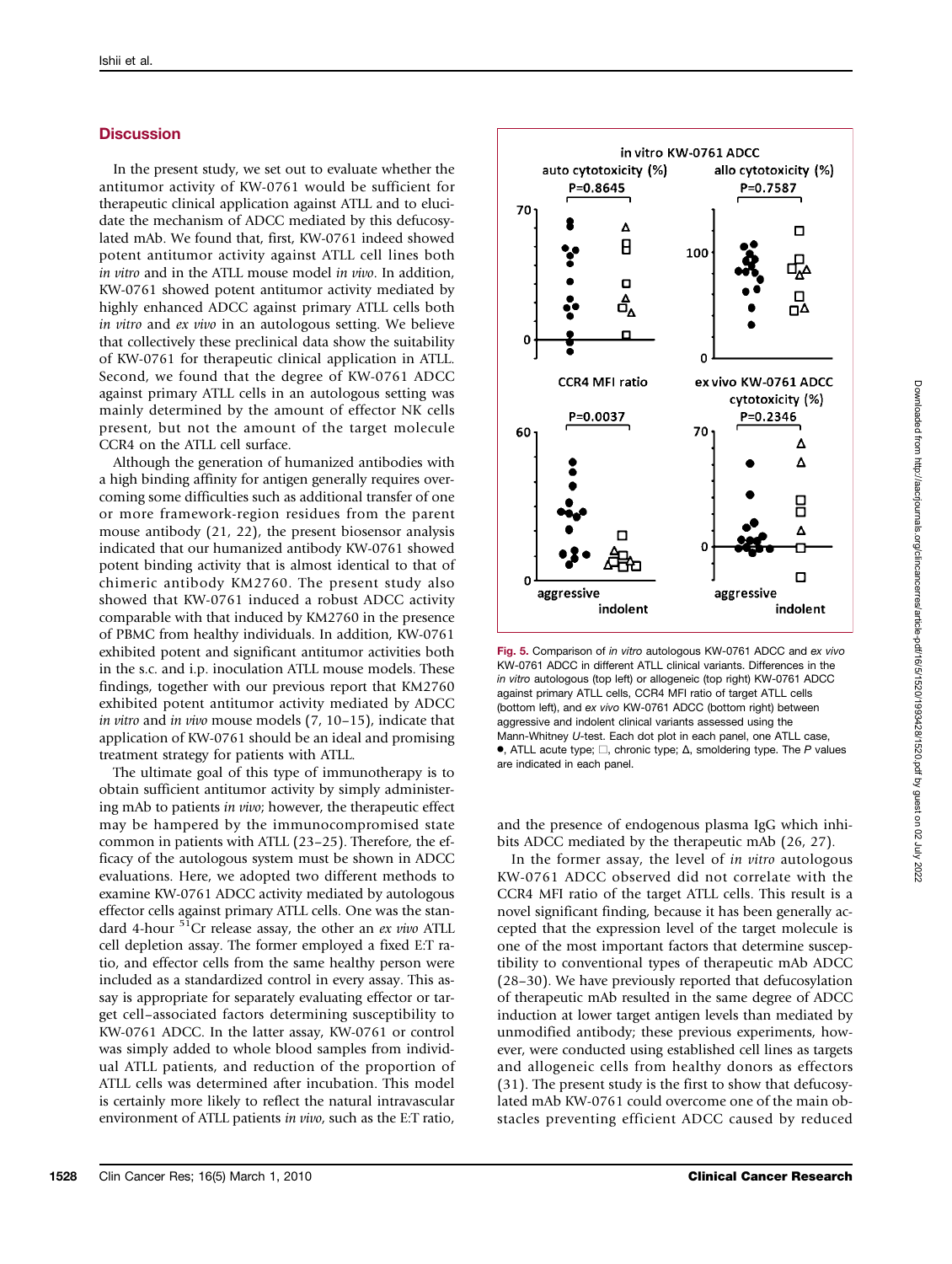amounts of target antigen, using primary tumor cells and autologous effector cells.

Lymphoma patients homozygous for FcγRIIIa-158VV, which has the highest affinity for the Fc region of IgG1, have the best clinical responses to rituximab (32, 33). The clear role of FcγR-bearing effectors in mediating the response to rituximab in clinical settings further shows the importance of the effector cells for ADCC. In addition, within ADCC effector cells, NK cells are thought to be particularly important (11, 15, 28, 34–36). These observations are consistent with the present findings of correlations between in vitro autologous KW-0761 ADCC and the amount of CD16 expressing cells, in particular NK cells. On the other hand, we must take into account the present finding that KW-0761 ADCC mediated by autologous effector cells tended to be lower than that mediated by control effector cells in all 22 cases. This does suggest some impairment of ATLL patients' ADCC-mediating NK cell activity.

The present ex vivo ATLL cell depletion assays also showed the importance of the amount of effector NK cells for KW-0761 ADCC. In addition, ex vivo KW-0761 ADCC also inversely correlated with the proportion of ATLL cells in the blood and with the HTLV-1 proviral DNA load in PBMC. These findings are consistent with observations that the population of NK cells in blood lymphocytes also inversely correlated with variables reflecting the number of ATLL cells in patients' blood, such as the proportions of CD4+ CD25<sup>+</sup> cells and the HTLV-1 proviral DNA load. Significant correlations of ADCC activity assessed by different methods, i.e., ex vivo KW-0761 ADCC and in vitro autologous KW-0761 ADCC, seemed to be due to the amount of NK cells present in the ATLL blood sample.

Treatment strategies for ATLL patients should be selected according to clinical subtypes (37, 38). Therefore, we compared the efficacy of KW-0761 ADCC in the different ATLL clinical variants. We found no significant differences in the degree of in vitro autologous or allogeneic KW-0761 ADCC, or ex vivo KW-0761 ADCC, between the ATLL clinical variants. This indicates that the susceptibility of ATLL tumor cells to KW-0761 ADCC was not influenced by the clinical variant from which they were isolated. This was despite the finding that there were significant differences in the CCR4 MFI ratios between ATLL clinical variants, a novel finding, although this did not affect susceptibility to lysis. There are at least two possible explanations for different CCR4 ratios: first, that CCR4 expression by ATLL cells increased with disease progression from smoldering, chronic to acute subtypes; second, ATLL clones that highly express CCR4 selectively survive in the face of host immune system, and proliferate during disease progression from smoldering, chronic to acute subtypes. The latter would be consistent with the fact that CCR4-positive ATLL cells from a subset of patients actually function as regulatory T (Treg) cells (24).

Most importantly, based on the promising results of the preclinical work presented here, we have conducted a phase I clinical trial of the humanized defucosylated anti-CCR4 mAb KW-0761 in a single-agent, dose-escalation, multicenter study for patients with relapsed or refractory

CCR4-positive PTCL, including ATLL, in Japan (Clinical-Trials.gov Identifier: NCT00355472). In this phase I study, we confirmed that KW-0761 infusion was well tolerated in humans, and determined the recommended phase II dose. In addition, one acute-type ATLL patient treated at 0.01 mg/kg has achieved a hematologic complete remission. This exciting clinical effect seen at a dose of 0.01 mg/kg of KW-0761 is consistent with the concept of employing the defucosylation of therapeutic mAb to highly enhance ADCC (39). We have completed a phase I, and are currently conducting a phase II, clinical trial (ClinicalTrials.gov Identifier: NCT00920790). In addition, in the United States, a phase I/II clinical trial of KW-0761 for PTCL started in 2009, and is currently ongoing (ClinicalTrials.gov Identifier: NCT00888927). The present observation that the degree of autologous KW-0761 ADCC was mainly determined by the amount of effector NK cells provides us with evidence for planning more effective combination strategies with KW-0761 in the future. Immunomodulatory agents such as lenalidomide (40, 41) or interferons-α and  $\gamma$  (13) that augment NK cell function, may be promising candidates for combination therapy together with KW-0761. In addition, quantification of NK cells in the blood may be a useful biomarker to predict the clinical effect of KW-0761 treatment. Furthermore, because CCR4 is expressed on Treg cells (9, 42–46), we believe that KW-0761 could also be used as a novel strategy for treatment of many other types of cancer to overcome their suppressive effect on the host's immune response to tumor cells. In addition, other investigators reported that Treg cells directly inhibited not only other T cells but also NK cell effector function (47–49). With these important observations taken together, it is proposed that KW-0761 itself would enhance NK cell mediation of ADCC by killing CCR4-expressing Treg cells, which would otherwise inhibit NK cell effector function, in humans in vivo. In the near future, the efficacy of KW-0761 will be established in pivotal clinical trials.

#### Disclosure of Potential Conflicts of Interest

Ishii T, Akinaga S, and Shitara K are employed by Kyowa Hakko Kirin Co Ltd. The other authors have no potential conflicts of interest to disclose.

#### Acknowledgments

We thank Ms. Chiori Fukuyama for her excellent technical assistance.

#### Grant Support

Grants-in-Aid for General Scientific Research (No. 19390266, R. Ueda, No. 80405183, T. Ishida), and for Scientific Research on Priority Areas (No. 17016065 & 16062101, R. Ueda) from the Ministry of Education, Culture, Science, Sports, and Technology, Japan; Grants-in-Aid for Cancer Research from the Ministry of Health, Labor, and Welfare, Japan (No. 17S-1, & 17-16, S. Iida, No. 19-8, T. Ishida).

The costs of publication of this article were defrayed in part by the payment of page charges. This article must therefore be hereby marked advertisement in accordance with 18 U.S.C. Section 1734 solely to indicate this fact.

Received 10/09/2009; revised 12/22/2009; accepted 12/22/2009; published OnlineFirst 02/16/2010.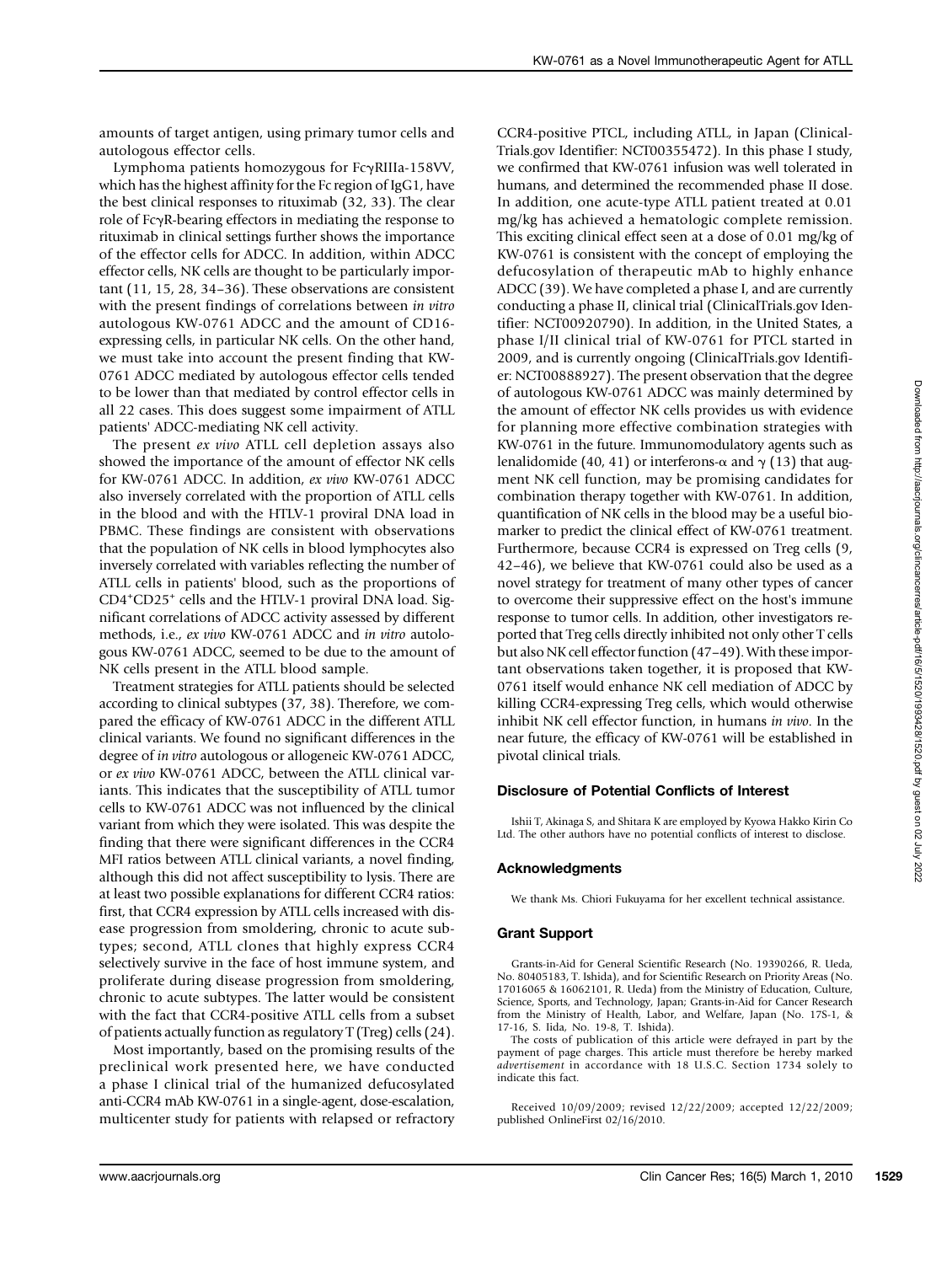## **References**

- 1. Coiffier B, Lepage E, Briere J, et al. CHOP chemotherapy plus rituximab compared with CHOP alone in elderly patients with diffuse large-B-cell lymphoma. N Engl J Med 2002;346:235–42.
- 2. Pfreundschuh M, Trümper L, Osterborg A, et al. CHOP-like chemotherapy plus rituximab versus CHOP-like chemotherapy alone in young patients with good-prognosis diffuse large-B-cell lymphoma: a randomised controlled trial by the MabThera International Trial (MInT) Group. Lancet Oncol 2006;7:379–91.
- 3. Armitage J, Vose J, Weisenburger D. International peripheral T-cell and natural killer/T-cell lymphoma study: pathology findings and clinical outcomes. J Clin Oncol 2008;26:4124–30.
- 4. Uchiyama T, Yodoi J, Sagawa K, Takatsuki K, Uchino H. Adult T-cell leukemia: clinical and hematologic features of 16 cases. Blood 1977; 50:481–92.
- 5. Ishida T, Utsunomiya A, Iida S, et al. Clinical significance of CCR4 expression in adult T-cell leukemia/lymphoma (ATLL): its close association with skin involvement and unfavorable outcome. Clin Cancer Res 2003;9:3625–34.
- 6. Ishida T, Inagaki H, Utsunomiya A, et al. CXC chemokine receptor 3 and CC chemokine receptor 4 expression in T-cell and NK-cell lymphomas with special reference to clinicopathological significance for peripheral T-cell lymphoma, unspecified. Clin Cancer Res 2004;10: 5494–500.
- 7. Niwa R, Shoji-Hosaka E, Sakurada M, et al. Defucosylated chimeric anti-CC chemokine receptor 4 IgG1 with enhanced antibodydependent cellular cytotoxicity shows potent therapeutic activity to T cell leukemia and lymphoma. Cancer Res 2004;64:2127–33.
- 8. Shinkawa T, Nakamura K, Yamane N, et al. The absence of fucose but not the presence of galactose or bisecting N-acetylglucosamine of human IgG1 complex-type oligosaccharides shows the critical role of enhancing antibody-dependent cellular cytotoxicity. J Biol Chem 2003;278:3466–73.
- 9. Ishida T, Ueda R. CCR4 as a novel molecular target for immunotherapy of cancer. Cancer Sci 2006;97:1139–46.
- 10. Ishida T, Iida S, Akatsuka Y, et al. The CC chemokine receptor 4 as a novel-specific molecular target for immunotherapy in adult T-cell leukemia/lymphoma. Clin Cancer Res 2004;10:7529–39.
- 11. Ito A, Ishida T, Yano H, et al. Defucosylated anti-CCR4 monoclonal antibody exercises potent ADCC-mediated antitumor effect in the novel tumor-bearing humanized NOD/Shi-scid, IL-2Rgamma(null) mouse model. Cancer Immunol Immunother 2009;58:1195–206.
- 12. Yano H, Ishida T, Imada K, et al. Augmentation of antitumour activity of defucosylated chimeric anti-CCR4 monoclonal antibody in SCID mouse model of adult T-cell leukaemia/lymphoma using G-CSF. Br J Haematol 2008;140:586–9.
- 13. Yano H, Ishida T, Inagaki A, et al. Defucosylated anti CC chemokine receptor 4 monoclonal antibody combined with immunomodulatory cytokines: a novel immunotherapy for aggressive/refractory Mycosis fungoides and Sezary syndrome. Clin Cancer Res 2007; 13:6494–500.
- 14. Ishida T, Ishii T, Inagaki A, et al. The CCR4 as a novel-specific molecular target for immunotherapy in Hodgkin lymphoma. Leukemia 2006;20:2162–8.
- 15. Ito A, Ishida T, Utsunomiya A, et al. Defucosylated anti-CCR4 monoclonal antibody exerts potent ADCC against primary ATLL cells mediated by autologous human immune cells in NOD/Shiscid, IL-2Ry<sup>null</sup> mice in vivo. J Immunol 2009;183:4782-91.
- 16. Hwang WY, Foote J. Immunogenicity of engineered antibodies. Methods 2005;36:3–10.
- 17. Satoh M, Iida S, Shitara K. Non-fucosylated therapeutic antibodies as next-generation therapeutic antibodies. Expert Opin Biol Ther 2006;6:1161–73.
- 18. Kanda Y, Yamane-Ohnuki N, Sakai N, et al. Comparison of cell lines for stable production of fucose-negative antibodies with enhanced ADCC. Biotechnol Bioeng 2006;94:680–8.
- 19. Shimoyama M. Diagnostic criteria and classification of clinical subtypes of adult T-cell leukaemia-lymphoma. A report from the Lymphoma Study Group (1984-87). Br J Haematol 1991;79:428–37.
- 20. Imada K, Takaori-Kondo A, Sawada H, et al. Serial transplantation of

adult T cell leukemia cells into severe combined immunodeficient mice. Jpn J Cancer Res 1996;87:887–92.

- 21. Gonzales NR, De Pascalis R, Schlom J, Kashmiri SV. Minimizing the immunogenicity of antibodies for clinical application. Tumour Biol 2005;26:31–43.
- 22. Jones PT, Dear PH, Foote J, Neuberger MS, Winter G. Replacing the complementarity-determining regions in a human antibody with those from a mouse. Nature 1986;321:522–5.
- 23. Taylor GP, Matsuoka M. Natural history of adult T-cell leukemia/lymphoma and approaches to therapy. Oncogene 2005;24:6047–57.
- 24. Yano H, Ishida T, Inagaki A, et al. Regulatory T-cell function of adult T-cell leukemia/lymphoma cells. Int J Cancer 2007;120:2052–7.
- 25. Inagaki A, Ishida T, Ishii T, et al. Clinical significance of serum Th1-, Th2- and regulatory T cells-associated cytokines in adult T-cell leukemia/lymphoma: high interleukin-5 and -10 levels are significant unfavorable prognostic factors. Int J Cancer 2006;118:3054–61.
- 26. Iida S, Misaka H, Inoue M, et al. Nonfucosvlated therapeutic IgG1 antibody can evade the inhibitory effect of serum immunoglobulin G on antibody-dependent cellular cytotoxicity through its high binding to FcγRIIIa. Clin Cancer Res 2006;12:2879–87.
- 27. Preithner S, Elm S, Lippold S, et al. High concentrations of therapeutic IgG1 antibodies are needed to compensate for inhibition of antibody-dependent cellular cytotoxicity by excess endogenous immunoglobulin G. Mol Immunol 2006;43:1183–93.
- 28. Inagaki A, Ishida T, Yano H, et al. Expression of the ULBP ligands for NKG2D by B-NHL cells plays an important role in determining their susceptibility to rituximab-induced ADCC. Int J Cancer 2009;125: 212–21.
- 29. Lewis GD, Figari I, Fendly B, et al. Differential responses of human tumor cell lines to anti-p185HER2 monoclonal antibodies. Cancer Immunol Immunother 1993;37:255–63.
- 30. Sarup JC, Johnson RM, King KL, et al. Characterization of an antip185HER2 monoclonal antibody that stimulates receptor function and inhibits tumor cell growth. Growth Regulation 1991;1:72–82.
- 31. Niwa R, Sakurada M, Kobayashi Y, et al. Enhanced natural killer cell binding and activation by low-fucose IgG1 antibody results in potent antibody-dependent cellular cytotoxicity induction at lower antigen density. Clin Cancer Res 2005;11:2327–36.
- 32. Cartron G, Dacheux L, Salles G, et al. Therapeutic activity of humanized anti-CD20 monoclonal antibody and polymorphism in IgG Fc receptor FcγRIIIa gene. Blood 2002;99:754–8.
- 33. Weng WK, Levy R. Two immunoglobulin G fragment C receptor polymorphisms independently predict response to rituximab in patients with follicular lymphoma. J Clin Oncol 2003;21:3940–7.
- 34. Niwa R, Hatanaka S, Shoji-Hosaka E, et al. Enhancement of the antibody-dependent cellular cytotoxicity of low-fucose IgG1 Is independent of FcγRIIIa functional polymorphism. Clin Cancer Res 2004;10:6248–55.
- 35. Fischer L, Penack O, Gentilini C, et al. The anti-lymphoma effect of antibody-mediated immunotherapy is based on an increased degranulation of peripheral blood natural killer (NK) cells. Exp Hematol 2006;34:753–9.
- 36. Bhat R, Watzl C. Serial killing of tumor cells by human natural killer cellsenhancement by therapeutic antibodies. PLoS ONE 2007;2:e326.
- 37. Tsukasaki K, Utsunomiya A, Fukuda H, et al. VCAP-AMP-VECP compared with biweekly CHOP for adult T-cell leukemia-lymphoma: Japan Clinical Oncology Group Study JCOG9801. J Clin Oncol 2007;25:5458–64.
- 38. Tsukasaki K, Hermine O, Bazarbachi A, et al. Definition, prognostic factors, treatment, and response criteria of adult T-cell leukemialymphoma: a proposal from an international consensus meeting. J Clin Oncol 2009;27:453–9.
- 39. Yamamoto K, Utsunomiya A, Tobinai K, et al. Phase I study of KW-0761, a defucosylated humanized anti-CCR4 antibody, in relapsed patients with adult T-cell leukemia-lymphoma and peripheral T-cell lymphoma. J Clin Oncol, In press. DOI: 10.1200/JCO.2009.25.3575.
- 40. Tai YT, Li XF, Catley LR, et al. Immunomodulatory drug lenalidomide (CC-5013, IMiD3) augments anti-CD40 SGN-40-induced cytotoxicity